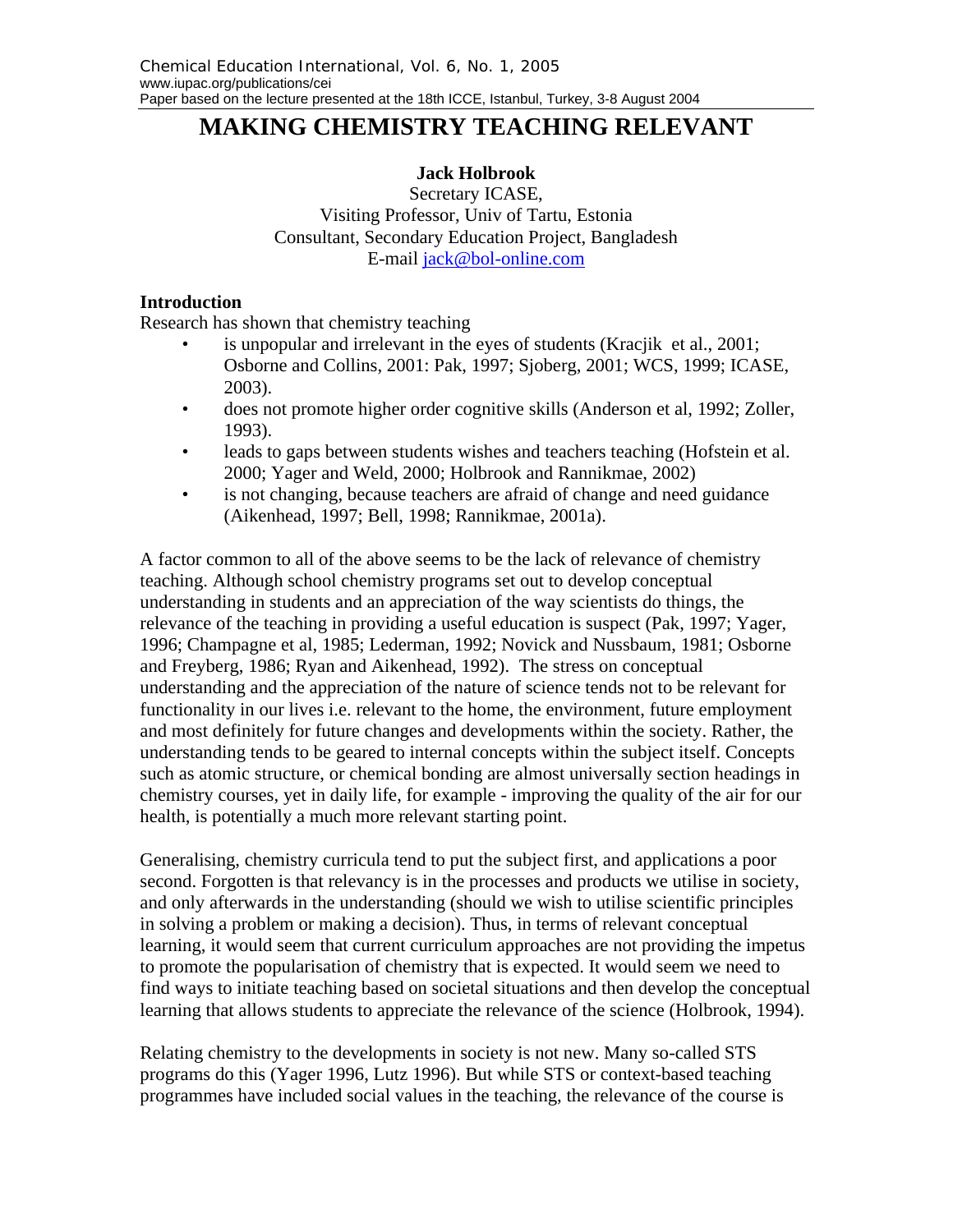still suspect. It seems that to achieve relevance there is a need to go beyond the simple inclusion of societal links. Attitudes towards the learning of chemistry are important and for this the need for interacting with issues in society by utilising the conceptual chemistry acquired is important but insufficient and there is a need to go further and incorporate the making of rational decisions geared to societal concerns. However, these are areas that are rarely considered in many chemistry courses (Rannikmae, 2001a).

To better understand the issue of relevance of chemistry teaching, it is suggested three aspects need to be considered:

- What are we trying to do?
- How to guide teachers ?
- What could be relevant teaching materials ?

Or to express this in an alternative manner, the relevance of chemistry needs to embrace:

- a) a relevant chemistry education philosophy;
- b) a relevant curriculum;
- c) relevant teaching approaches to the teaching of chemistry in schools;
- d) relevant assessment and evaluation strategies;
- e) relevant professional development for teachers.

#### **The Meaning of Chemistry**

As a first step to better appreciating the type of chemistry teaching needed, it is appropriate to establish the meaning of chemistry. Simply put, this has been suggested as

- a body of knowledge
- a way of thinking

Building on such a concept, the nature of chemistry needs to accept that chemistry knowledge is simultaneously reliable and tentative. And also the processes of chemistry utilise the so-called scientific method, which while not being one single entity, captures the chemists demand for naturalistic explanations supported by empirical evidence and involving observation, rational argument, inference, scepticism, creativity and the importance of being able to replicate work.

### **The Meaning of Education**

Education, on the other hand, is to acquire the knowledge, skill and values, both personal and social, deemed appropriate for the society. In the past, education was sub-divided into cognitive, affective and psychomotor domains. Although the affective domain was clearly important, the role of the psychomotor domain was not well understood and education tended to stress the cognitive domain only. Today, education components are more likely to cover intellectual, communicative, social and moral, personal and physical, and aesthetic attitudes (Hong Kong Curriculum Development Institute, 1993). However, by noting that communicative and aesthetic qualities are linked to the individual, whereas social and moral are more societal aspects, it is suggested that the sub-division can be more conveniently expressed as Cognitive, Personal and Social domains. While the cognitive domain is still stressed, there is a clear recognition of the need to educate the individual and to develop social attributes towards creating responsible citizens.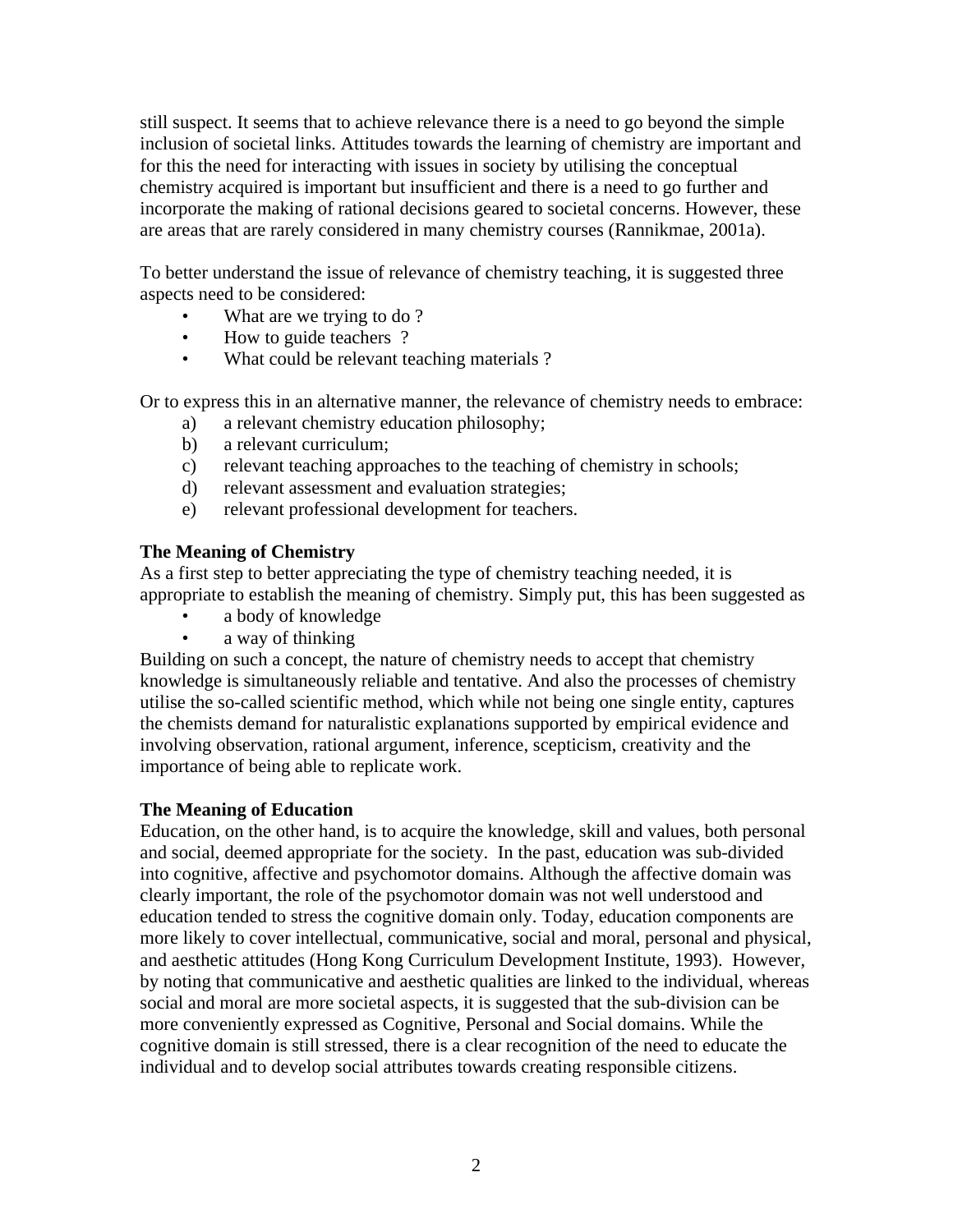### **The Meaning of Chemistry Education**

But is chemistry education 'chemistry through education', or 'education through chemistry' ? It other words, does it need to be considered as a component of chemistry as a body of knowledge, or as a component of education ?

The following table gives a comparison illustrating the differences in emphases between 'chemistry through education' and 'education through chemistry'.

| <b>Chemistry through Education</b>                                                                   | <b>Education through Chemistry</b>                                                                                                                            |
|------------------------------------------------------------------------------------------------------|---------------------------------------------------------------------------------------------------------------------------------------------------------------|
| Learn fundamental chemistry knowledge,<br>concepts, theories and laws.                               | Learn the chemistry knowledge and<br>concepts important for understanding and<br>appreciating socio-scientific issues<br>within society.                      |
| Undertake the processes of chemistry<br>through inquiry learning.                                    | Undertake investigatory scientific<br>problem solving to better understand the<br>chemistry background related to socio-<br>scientific issues within society. |
| Gain an appreciation of the nature of<br>science.                                                    | Gain an appreciation of the nature of<br>science.                                                                                                             |
| Undertake practical work and appreciate                                                              | Develop personal skills related to                                                                                                                            |
| the work of scientists.                                                                              | creativity, initiative, safe working, etc.                                                                                                                    |
| Develop positive attitudes towards                                                                   | Develop positive attitudes towards                                                                                                                            |
| chemistry and scientists.                                                                            | chemistry as a major component in the                                                                                                                         |
|                                                                                                      | develop of society and scientific<br>endeavours.                                                                                                              |
| Acquire communicative skills related to<br>oral, written and symbolic/tabular/<br>graphical formats. | Acquire communicative skills related to<br>oral, written and symbolic/tabular/<br>graphical formats.                                                          |
| Undertake decision making in tackling                                                                | Undertake socio-scientific decision                                                                                                                           |
| scientific issues.                                                                                   | making related to issues arising from the<br>society.                                                                                                         |
| Apply the uses of chemistry to society                                                               | Develop social values related to                                                                                                                              |
| and appreciate ethical issues faced by                                                               | becoming a responsible citizen and                                                                                                                            |
| scientists.                                                                                          | undertaking chemistry-related careers.                                                                                                                        |

#### **Education through Chemistry**

It is clear that the term 'education through chemistry' stresses education. And the medium through which this education takes place is the subject of chemistry. Chemistry education is thus no more about learning the ways of the chemist any more than history is taught to become historians, or language is taught to become linguists. Chemistry in school is part of the total education provision and the chemistry content is gained so as to enhance learning in the cognitive, personal and social domains.

It should be pointed out that nothing so far has been said which is contrary to the school curriculum. Nor is it contrary to the school chemistry curriculum. But nevertheless, it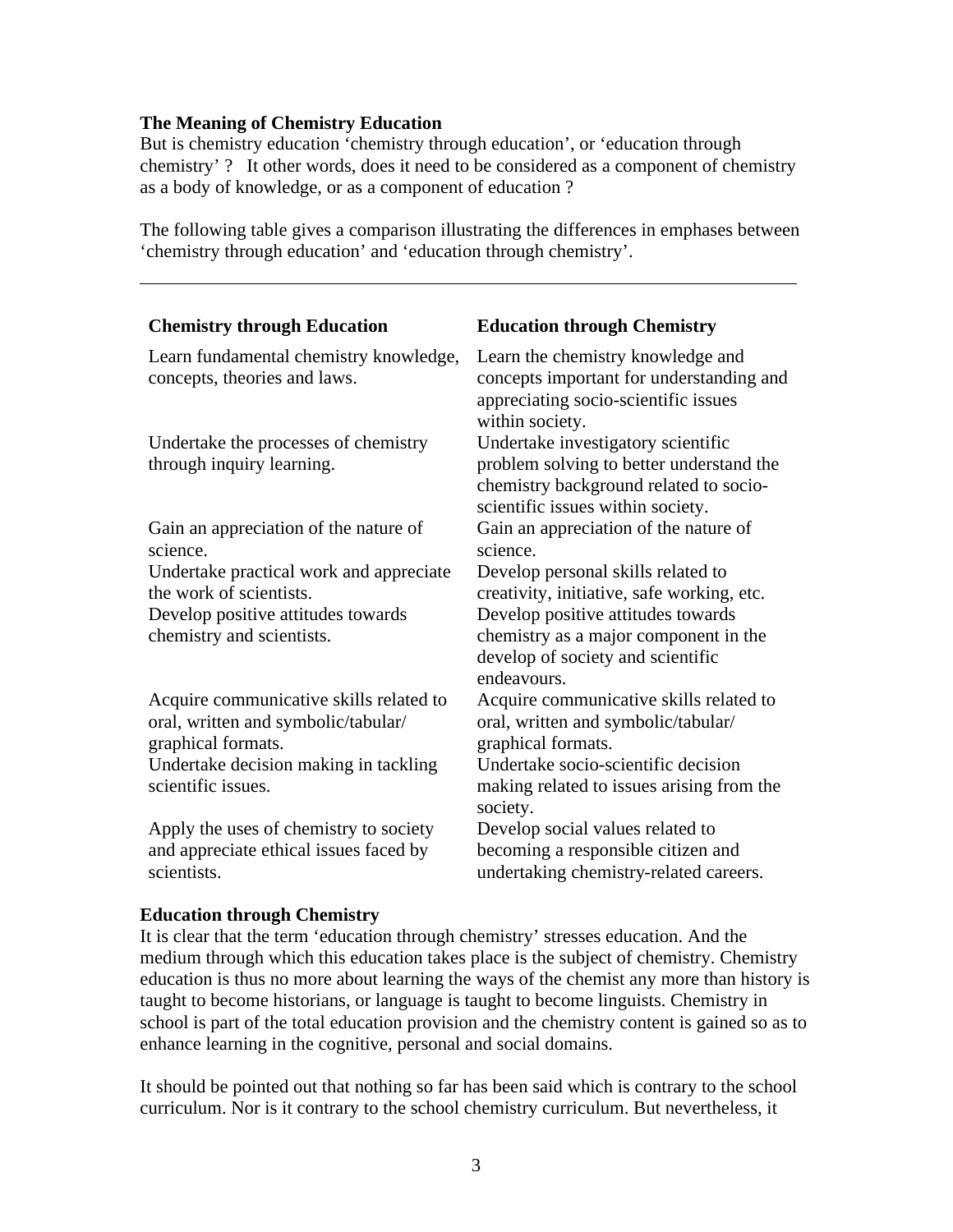seems to be a major change and seems to be rarely practiced. How do we get chemistry educators to recognise this?

### **A Shift of Emphasis**

There is a need for a shift of emphasis tin the teaching of chemistry. The shift is from learning chemistry as a body of knowledge to promoting the educational skills to be acquired through the subject of chemistry. And as attempts to gain 'education through chemistry' simply by gaining knowledge are shown to be unsuccessful, the approach needs to shift from one bound by subject chapter headings, or sections to one which more closely relates to the issues and concern within society. Also, to ensure relevance of the conceptual learning within chemistry for social issues, there needs to be a shift from an introduction of the issue followed by the conceptual learning towards the interacting with the issue in a social context and then, as an important step, making use of the conceptual chemistry that is being learned to arrive at a socio-scientific decision.

The shift from conceptual learning within a subject context to conceptual learning in a social context, and which leads to socio-scientific decision making, can be illustrated by converting a concept map into a form more closely linked to the teaching and into a form which incorporates the socio-scientific decision making. This shift is promoted as a major attempt to move to more relevant chemistry teaching in the eyes of students.

The following attempts to illustrate the change for relevance using the Topic of Chlorine (in the following three pages).

### **The Teaching Approach for Relevance follows the reformed map**

Teaching geared to the goals of education covers a wide range of intended targets in the intellectual, personal and social domains. Conceptual learning within the subject needs to be approached in a relevant manner, but also the teaching must not lose sight of the fact that the attitudes, communication abilities and personal attributes (such as creativity, initiative, safe working) need to be developed. Strongly this suggests a societal beginning for the teaching approach. And by also encouraging student involvement, a teaching approach that builds on prior constructs held by students, thus enhancing relevance in the eyes of students.

The suggestion is that the teaching of a sequence of chemistry lessons begins from a relevant socio-scientific context. The teaching progresses from the societal (the familiar), to the chemistry concepts (the unknown), which are needed to better appreciate the issues, or concerns, and then proceeds to the socio-scientific decision making needed (the purposeful learning involving all educational domains). Teachers need to recognise that curricula promoting chemistry fundamentals, grouping chemistry concepts for scientific convenience, rather than for popularity, is not the approach to promote education through chemistry. Such an approach leads to an academically perceived course that is likely to be abstract, difficult ad irrelevant.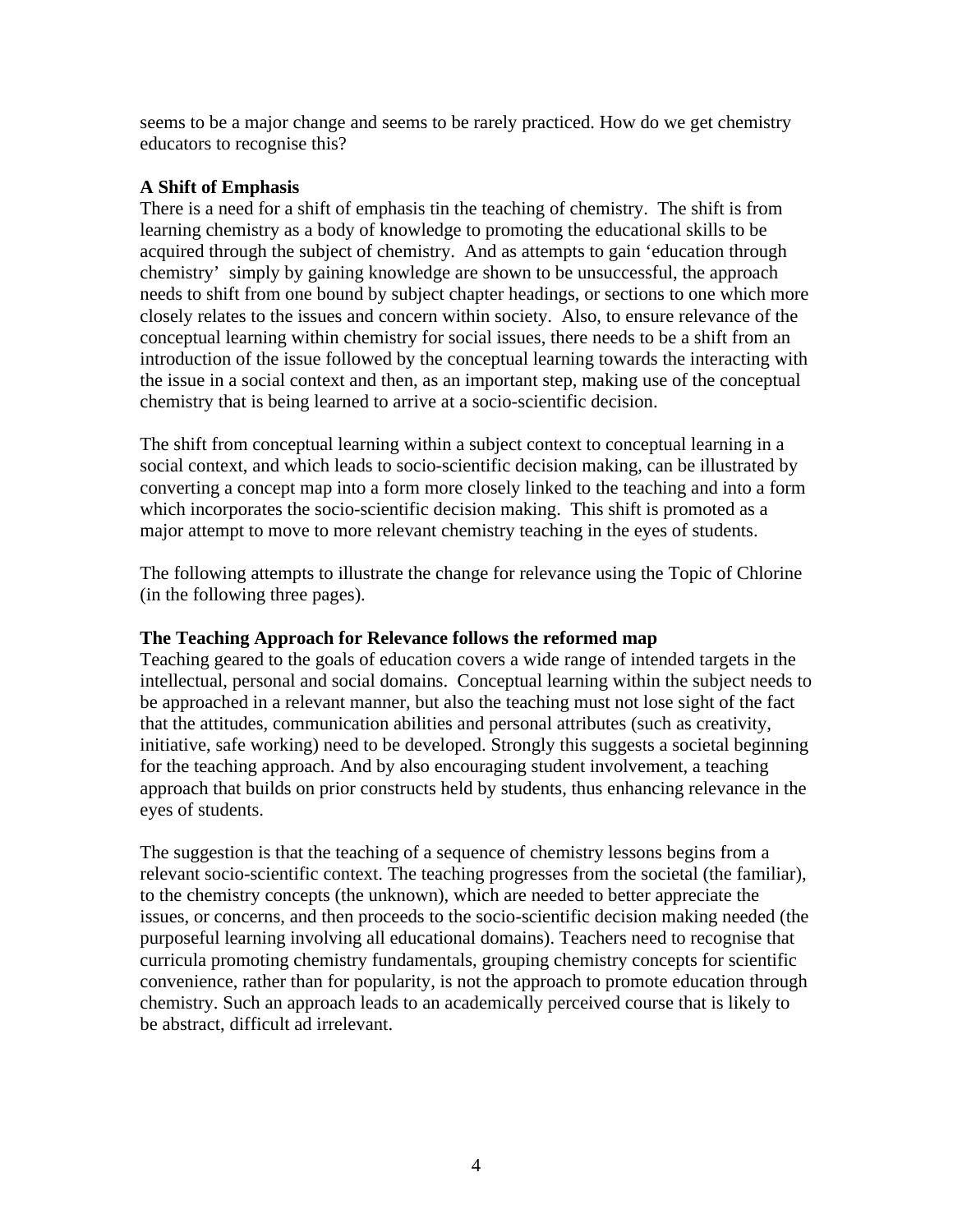# A Possible Chlorine Concept Map



# Transforming the approach and focus

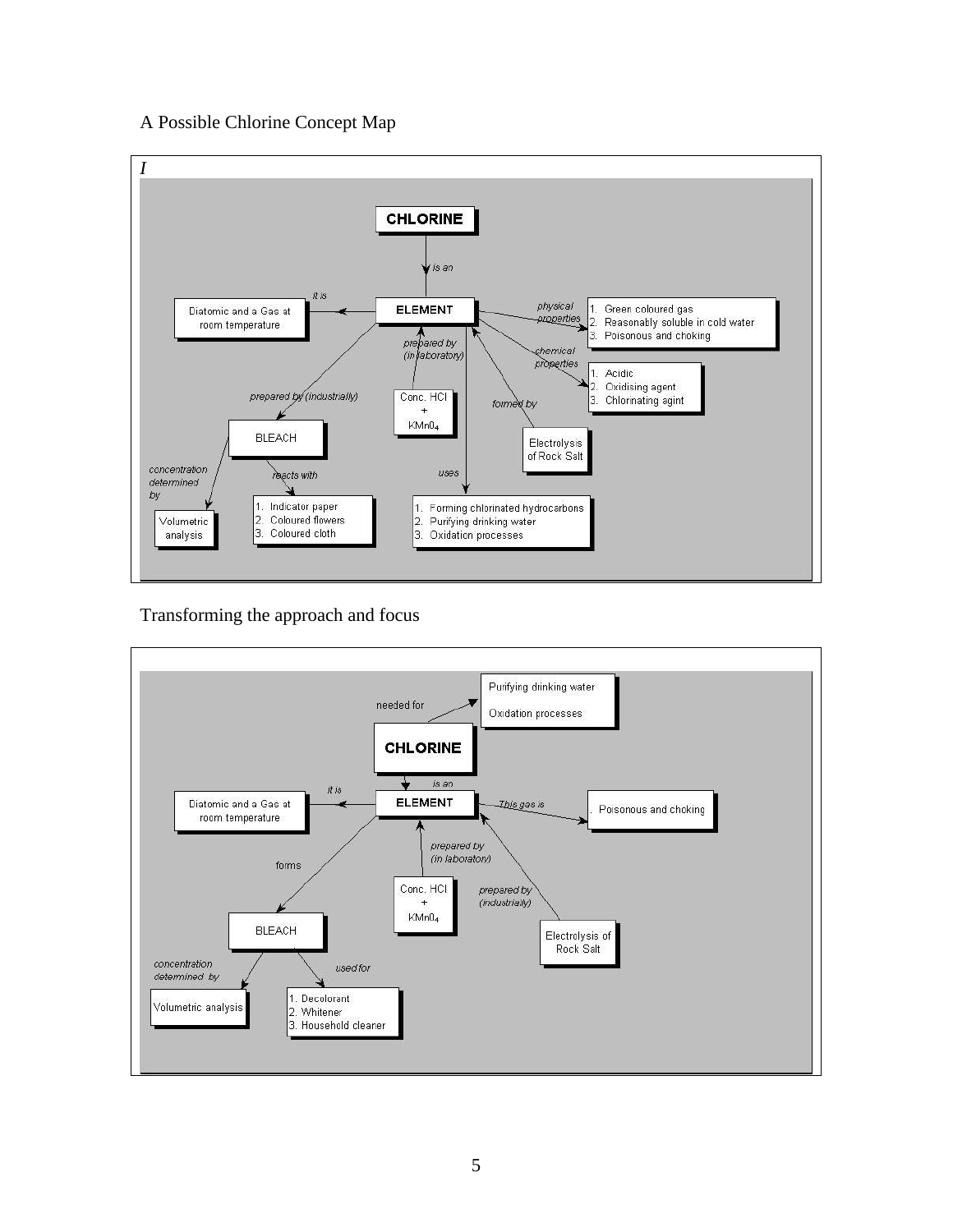

Adding Problem Solving Components (but still a focus on intellectual skills)

# Introducing a Relevant Concern and adding creative communication

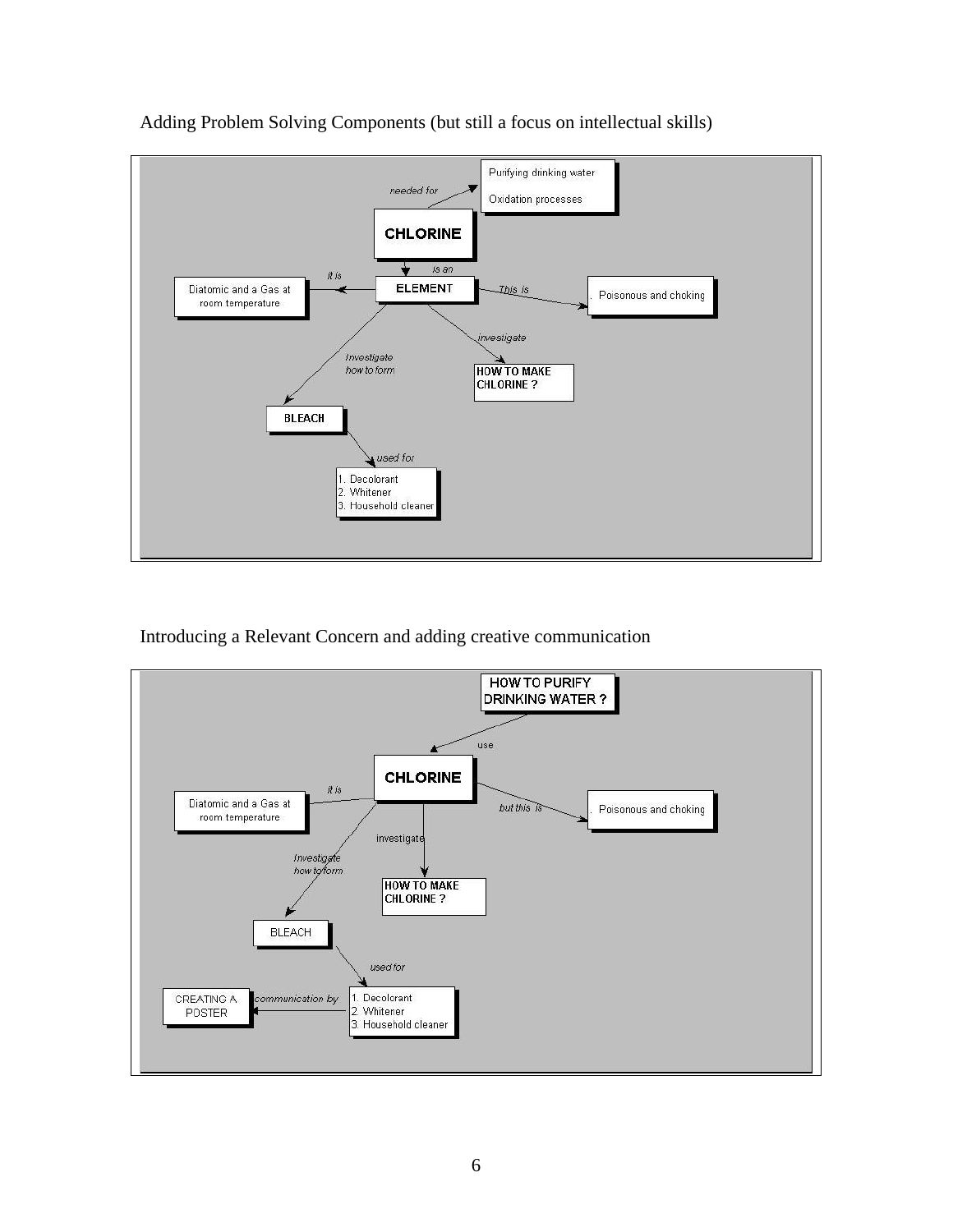Adding socio-scientific decision making

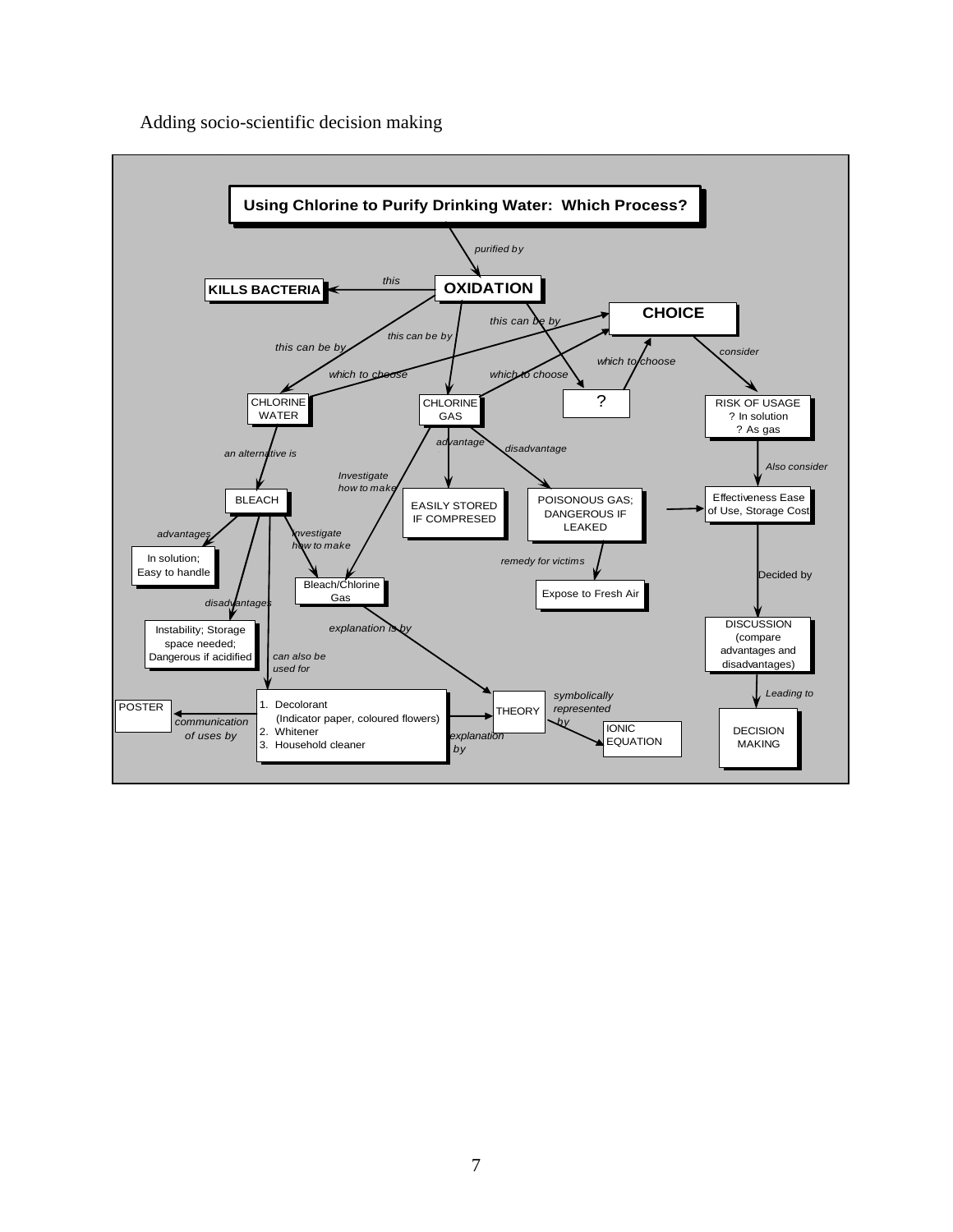### **The Suggested Way Forward for Chemistry Teaching**

Much has been written about student centred teaching and teacher ownership of the teaching approach if the teaching is to be meaningful for students (Mamlok, 1998; Rannikmae, 2001b). With this in mind, it is suggested important that teachers are able to develop teaching materials which reflect the relevant teaching approaches being advocated.

As the teaching material is expected to relate to a societal situation, which students find relevant, it is suggested that the title of the teaching-learning material is likely to be a question. In this way, the title is related to an issue of concern for which a decision is required and for which the student first needs to gain chemistry conceptual ideas. The title tries to avoid the use of chemistry conceptual expressions, because these may be unfamiliar to the students, or not seen as relevant.

The title is followed by an introduction. Each teaching material needs an introduction. This is a very short outline of what the teaching material is about and guides the reader towards expectations they can have for utilising this material in their teaching.

Learning outcomes are specified at the beginning of the materials so as to clearly specify the learning in terms of:

- a. the intentions for learning based on the three educational domains, and
- b. whether the learning has been achieved.

The emphasis is thus on the outcomes of learning, rather than the process by which they are achieved, although student participation in the process is considered crucial for motivation and hence interest.

Where the science conceptual outcomes are clearly specified in the exemplar materials, it is essential that they relate to the issue or concern that drew attention to the relevance of this learning. Active learning is promoted by learning outcomes related to chemistry process skills, whereas stress on the conceptual learning will mean additional outcomes in the science conceptual area.

The social values learning outcomes form the focus of the learning for all, except for younger students (primary level), and are usually expressed in a socio-scientific decisionmaking format. Such decisions need justification and will draw on the science conceptual learning, as well as other societal factors, such as environmental issues, economic issues, social factors, political factors to explain the decisions made.

The main component for the students is the student script. Within this a scenario sets the scene for activities to then be undertaken by the students. The scenario is related to the society, points to an issue or concern on which the script draws and thus builds on the title of the material. Usually the more personal the scenario, the more the student can identify with the situation and hence find it more relevant.

Besides the scenario, individual or group activities are given which are designed to enable students to achieve the learning outcomes. These are geared heavily towards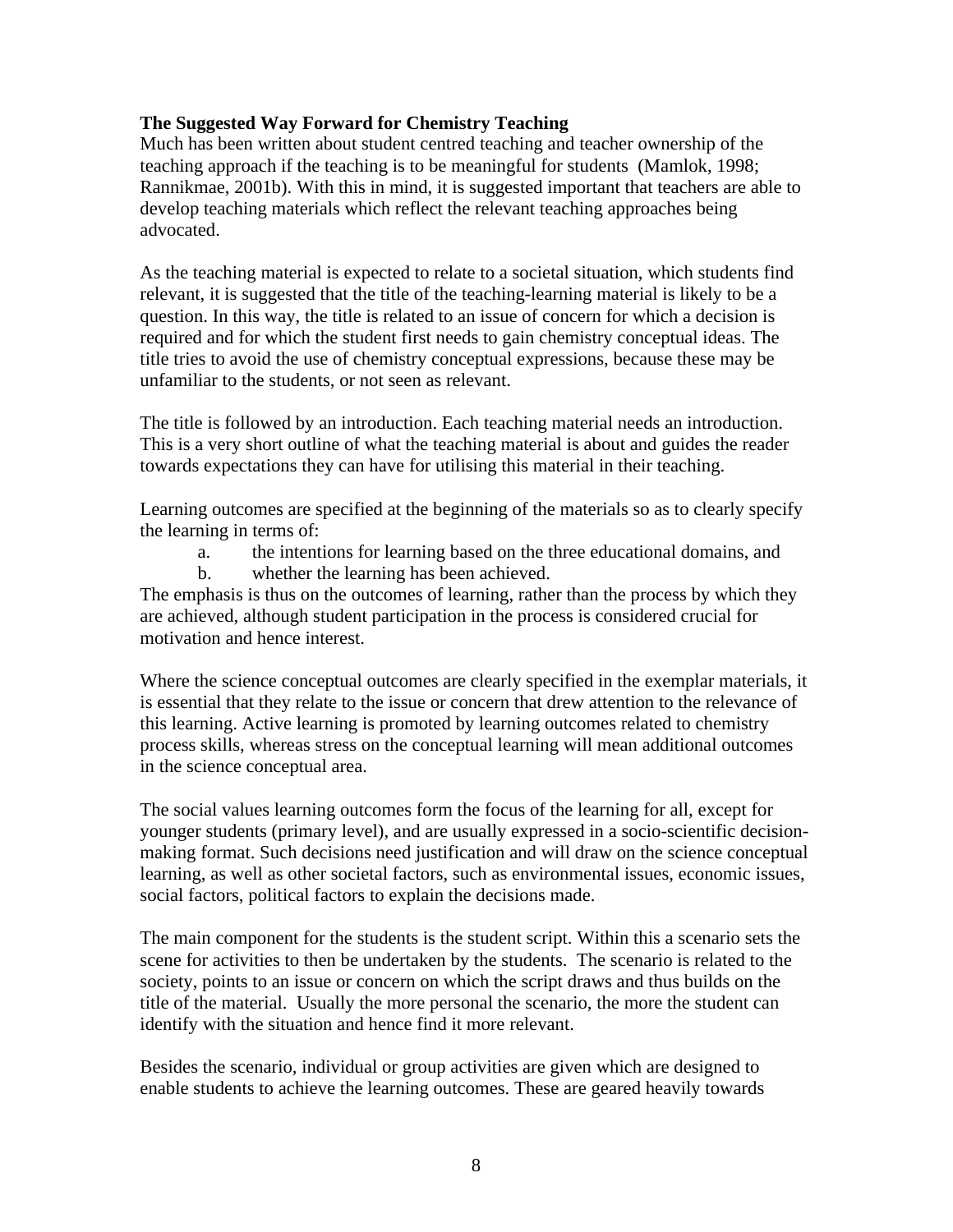cooperative learning, promoting communication skills and either making societal decisions or solving societal problems. As it is important all lessons are under the control of the teacher, the strategy for introducing the students' scripts , the manner in which they are used and the way the lesson is conducted, is for the teacher to determine.

Two important skills are addressed in teaching for relevance – scientific problem-solving and socio-scientific decision-making. The first is practiced by involving students in investigatory activities in which the ultimate goal (acquired by practice over a number of occasions) is to be able to identify the scientific question, plan the investigation, predict the likely outcomes, identify and control variables, undertake the observations or recording of measurements made, decide on the number of a variety of observations/measurements, determine how to record the data, interpretation of the findings, presentation of the finding in a suitable format and conclusions of the investigation.

The second important skill is being able to make a justifiable decision (which is the ultimate purpose of the teaching material), but based, of course, on the scientific conceptual learning gained through the teaching material plus other social factors that may impact on the decision. The decision is not static i.e. the actual decision make could change with time, location and the attitude of the persons making the decision. A further goal therefore is to try to arrive at a consensus decision to show that it is a societal, rather than an individual decision that is important.

From the teacher's point of view, a teacher's guide is considered as the main part of the script. This gives guidance on how to use the script, in the manner intended. It assists the teacher by putting forward a teaching strategy, detailing how the intended educational learning outcomes are to be achieved, suggests assessment approaches and includes any additional handouts for the students that the teacher may wish to give later in the lesson.

A section on 'achieving the learning outcomes' is very important. It links the student activities to the learning outcomes intended. A section on 'assessment' is very much related to the achievement of the learning outcomes. It outlines the manner in which feedback from the students can be obtained (in a formative and/or summative manner) and hence help the teacher determine whether the activities have enabled the students to actually achieve the learning outcomes put forward.

Clearly, a marking scheme for formative assessment must be simple, if it is to operate in the classroom, in the manner described. It needs to be possible for teachers to award the mark through a variety of feedback mechanisms, depending on the situation.

Among the methods suggested are:

• observation of the students (by watching student activities, by watching students reacting to teacher comments, by listening to their comments in group work, whole class sessions),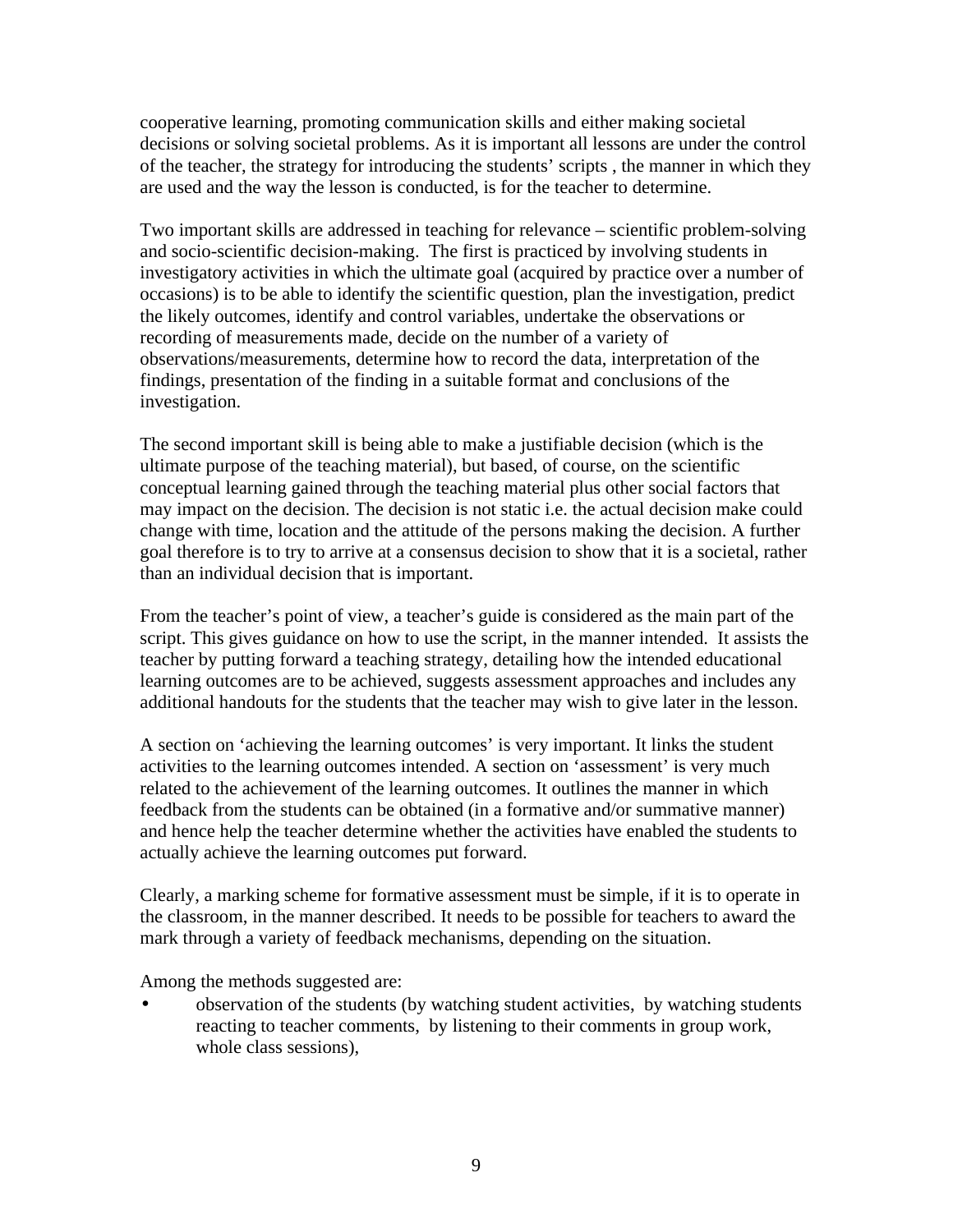interacting with students orally (teacher initiated by asking questions of different types – informational, procedural, reasoning, predictive, etc, student initiated by asking questions, by viewing/reading student's work),

making use of student-student assessment (students cross mark test/quizzes)

An example of how formative assessment can be carried out, using a 3-point system, is given below :

Teacher listens to the discussions and determines (for a student) whether socio-scientific decisions are meaningful (related to choosing a brand of shampoo and advertising) and then awards a "mark" as follows:

- x Has not made a meaningful contribution to the decision-making discussions. Does not decide other than on economic grounds i.e. cheapest.
- $\sqrt{\phantom{a}}$  Participates in the discussion and recognises that a choice can be made on scientific as well as economic grounds. Considers other factors e.g. environmental or social, only when given guidance by the teacher.
- √√ Plays a significant role in the discussions and reflect on many viewpoints from which a discussion could be made. Selects an appropriate choice based on social as well as environmental, economic and scientific grounds. Appreciates disparity that may occur between the best choice and actual practice within society.

In this 3 point example, the student can be awarded an" x,  $\sqrt{\ }$ , or a  $\sqrt{\ }$ ." Clearly "x" indicates the learning outcome, is not achieved and more learning is required. The " $\sqrt{\ }$ " indicates the learning outcome is achieved and the student has attained the level of learning required for this component. The " $\sqrt{\sqrt{}}$ " "score" is reserved for students achieving beyond the level intended and can be considered an important target for the more able students. By accumulating learning outcome "scores", a meaningful guide to the student's ability in this area is obtained.

With the science related to the world of relevance of the student, the science is unlikely to be fully covered in the standard textbook. An additional component of the material is thus background information for the teacher.

Further support for the teacher is given through suggested student handouts. These are materials that have been purposely included in the notes for the teacher so that the teacher has the choice of whether they are to be used or not. They are designed to be copied, or photocopied and given to the students when the teacher feels this is appropriate. The teacher also decides when it is appropriate to give the handouts to the students.

#### **Promising Teaching Materials**

Teacher workshops have been developed by ICASE (Holbrook and Rannikmae, 1997) in which teachers create supplementary teaching materials meeting the criteria, although it needs to be stressed that the major workshop goal is to give teacher ownership of the need for greater relevance through developing skills in creating suitable teaching material.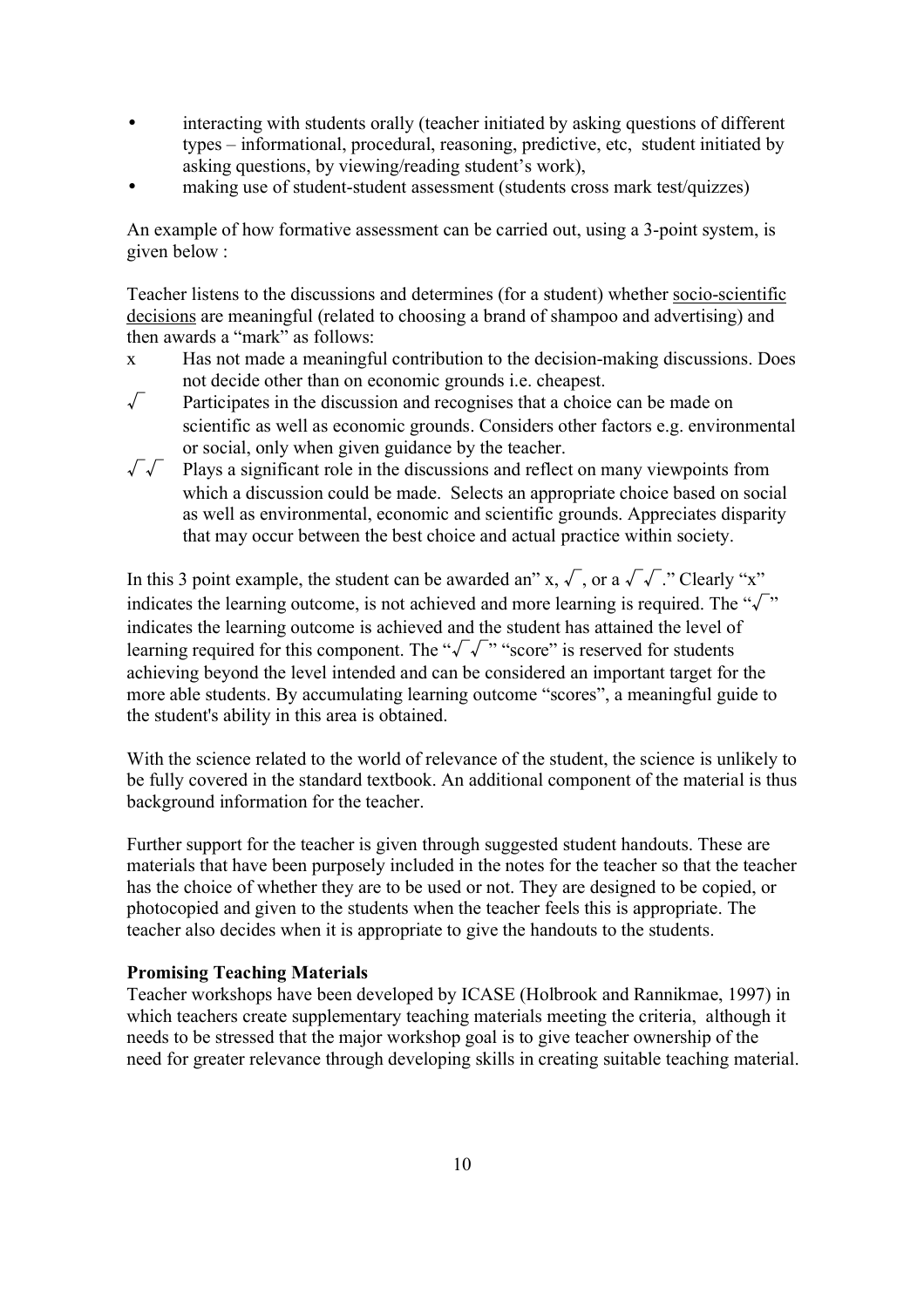### **References**

- Aikenhead, G.S. (1997). Changes Need to Succeed Where We Previously Failed. In KEDI: Globalization of Science Education - moving toward Worldwide Science Education Standards. *Proceedings of the International Conference on Science Education*, May 26-30, 1997, Korea.
- Anderson, R.D., Anderson, B.L., Varanka-Martin, M.A., Romagnano, L., Bielenberg, J., Flory, M., Miera, B. and Whitworth J. 1992. *Issues of Curriculum Reform in Science, Mathematics and Higher Order Thinking Across the Disciplines*. The Curriculum Reform Project, University of Colorado, USA.
- Bell, B. (1998). Teacher Development in Science Education. International Handbook for Science Education. Part Two. Kluver Academic Publishers. p 681-693.
- Champagne, A.B., Klopfer, L.E. and Gunstone, E.F. 1985. Instructional Consequences of Students' Knowledge about Physical Phenomena. In A.L. and L.H.T.West (eds). *Cognitive Structure and Conceptual Change*. New York, NY: Academic Press.
- Curriculum Development Institute. 1993. *Guide to the Secondary/Sixth Form Curriculum*. Education Department, Hong Kong.
- Hofstein, A. Carmini, M. Mamlok, R.. & Ben-Zvi, R. (2000). Developing Leadership Amongst High School Science teachers in Israel. NARST 2000: New Orleans. Conference Paper, 33p.
- Holbrook, Jack. 1999. Assessing student achievement for Scientific and Technological Literacy (STL). *Science Education International*, Vol.10, No. 4, December*.*
- Holbrook, Jack. 1998. Operationalising Scientific and Technological Literacy a new approach to science teaching. *Science Education International*, Vol. 9, No 2, June.
- Holbrook, Jack. 1996. The Role of Science Teacher Associations in Promoting Scientific and Technological Literacy. *Science Education International.* Vol. 7, No.1, March 1996, pp 5-10.
- Holbrook, Jack. 1994. Scientific and Technological Literacy for All The Role of Educators. *Science Education International*, Vol. 5, No. 3, September 1994, pp10-16.
- Holbrook, Jack and Rannikmae, Miia (1999). Promoting scientific and technological literacy through the use of supplementary teaching materials. In K. Papp, Z.Varga, I.Csiszar, P. Sik (eds.) *Proceedings of the International Conference on Science Education for the 21st Century*. Szeged, Hungary; June 22-25.
- Holbrook, Jack and Rannikmae, Miia (eds). (1997). *Supplementary Teaching Materials - Promoting Scientific and Technological Literacy*. Tartu, Estonia: ICASE.
- ICASE. 2003. The Way Forward: A framework for action document. ICASE2003, "Increasing the relevance of Science and Technology Education for All in the 21st Century, Malaysia.
- Krajcik, J: Mamlok, R; Hug, B. (2001). Modern Content and the Enterprise of Science: Science Education for the Twentieth Century. In: Corno, L. (ed). Education Across A Century: The Centennial Volume. One Hundredth Yearbook of the National Society for the Study of Education, 205-237.
- Lederman, N.G. 1992. Students' and Teachers' Conceptions of the Nature of Science: A Review of the Research. *Journal of Research in Science Teaching*, Vol. 29, No.4, pp331-259.